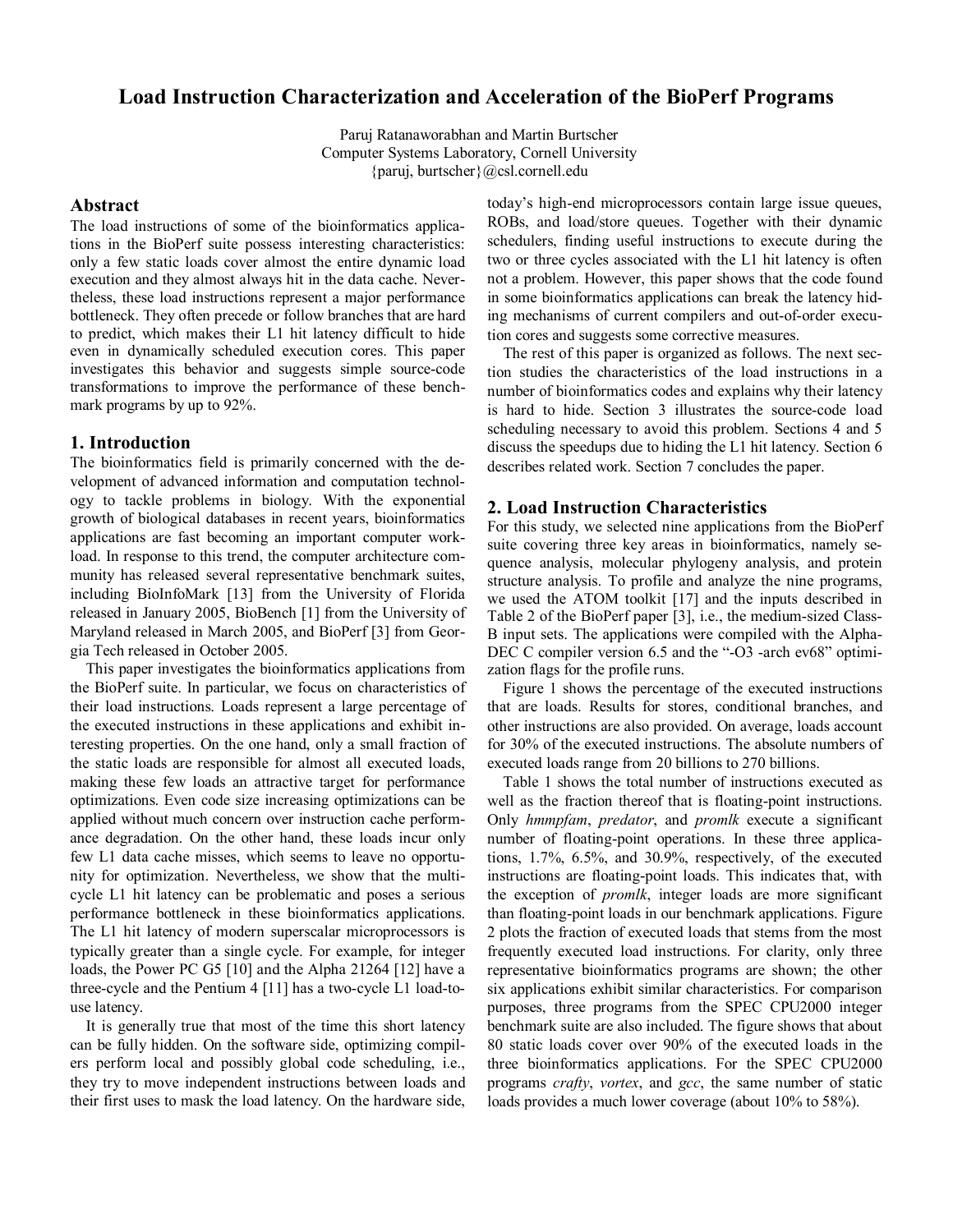

Figure 1: Instruction profile of the bioinformatics applications in the BioPerf suite

| Program      | Instructions (B) | <b>Floating-Point</b> |
|--------------|------------------|-----------------------|
| blast        | 77.3             | 0.04%                 |
| clustalw     | 789.4            | 0.04%                 |
| dnapenny     | 145.4            | 0.04%                 |
| fasta        | 542.1            | 0.63%                 |
| hmmcalibrate | 67.9             | 0.15%                 |
| hmmpfam      | 277.4            | 5.07%                 |
| hmmsearch    | 894.2            | 0.02%                 |
| predator     | 837.6            | 13.85%                |
| promlk       | 339.7            | 65.33%                |

Table 1: Number of executed instructions and percentage of executed floating-point instructions



Figure 2: Cumulative frequency of executed loads versus number of static loads for representative programs from the BioPerf and the SPEC CPU2000 integer benchmark suites

Since loads represent a large fraction of the executed instructions in our nine applications and only a small number of static loads are responsible for the vast majority of the executed loads, these few loads contribute substantially to the total runtime of the applications.

#### **2.1 Cache Performance**

Table 2 shows the cache performance of our benchmark programs. The cache subsystem is modeled and simulated using ATOM. The parameters are given in Table 3 and reflect the cache configuration of our Alpha 21264 reference machine.

We find that the caches satisfy almost all load accesses. On average, merely 0.03% of the executed load instructions access the main memory. This number is likely to be associated solely with compulsory misses. 99.1% of the loads hit in the L1 cache. *Blast* has the highest overall miss rate. Given our system's L1, L2, and main memory latencies of 3, 5, and 72 cycles, the average memory access time (AMAT) for blast is  $3 + 1.78\% * (5 + 4.05\% * 72) = 3.14$  cycles. Clearly, the dominating term is the L1 hit latency. The L2 and main memory latencies only contribute  $0.14 / 3.14 = 4.5\%$  to the AMAT.

|              |       | Local miss rate for loads |         | AMAT |
|--------------|-------|---------------------------|---------|------|
|              | L1    | L2                        | Overall |      |
| blast        | 1.78% | 4.05%                     | 0.072%  | 3.14 |
| clustalw     | 1.90% | 0.00%                     | 0.000%  | 3.10 |
| dnapenny     | 0.46% | 4.30%                     | 0.020%  | 3.04 |
| fasta        | 0.47% | 0.05%                     | 0.000%  | 3.02 |
| hmmcalibrate | 1.61% | 4.24%                     | 0.068%  | 3.13 |
| hmmpfam      | 0.67% | 10.64%                    | 0.071%  | 3.08 |
| hmmsearch    | 0.35% | 7.69%                     | 0.027%  | 3.04 |
| predator     | 0.46% | 0.15%                     | 0.001%  | 3.02 |
| promlk       | 0.52% | 4.93%                     | 0.026%  | 3.04 |
| average      | 0.91% | 4.01%                     | 0.03%   | 3.07 |
| gmean        | 0.74% | 0.75%                     | 0.01%   | 3.07 |

Table 2: Cache performance of each bioinformatics application

| L1 data cache size: 64 KB |                                          |
|---------------------------|------------------------------------------|
|                           | associativity: 2 ways                    |
|                           | block size: 64 bytes                     |
|                           | separate from instruction cache          |
|                           | write policy: write back, write allocate |
| 1.2 cache                 | size: 4 MB                               |
|                           | associativity: direct-mapped             |
|                           | block size: 64 bytes                     |
|                           | holds instructions and data              |

Table 3: Modeled parameters of the cache subsystem

Note that the L1 data cache miss rate is very low even though the input data that the applications operate on are too large to fit into the cache. The reason for the low miss rates is that these programs tend to operate on a chunk of data that fits into the L1 cache for a period of time before moving on to the next chunk. Hence, we only see a few compulsory cache misses that occur when the programs transition to the next chunk.

It should be noted that there are bioinformatics applications that are memory-bound and do not always hit in the L1 data cache. They are, however, not the focus of this paper. Examples of such applications include *diffseq*, *megamerger*, and *shuffleseq* from the European Molecular Biology Open Software Suite [16], which are part of the BioInfoMark suite.

## **2.2 Load to Branch and Branch to Load Sequences**  *2.2.1 Out-of-order Execution*

Consider the code snippet in Figure 3, which is taken from *hmmsearch*. The snippet is part of the most frequently exe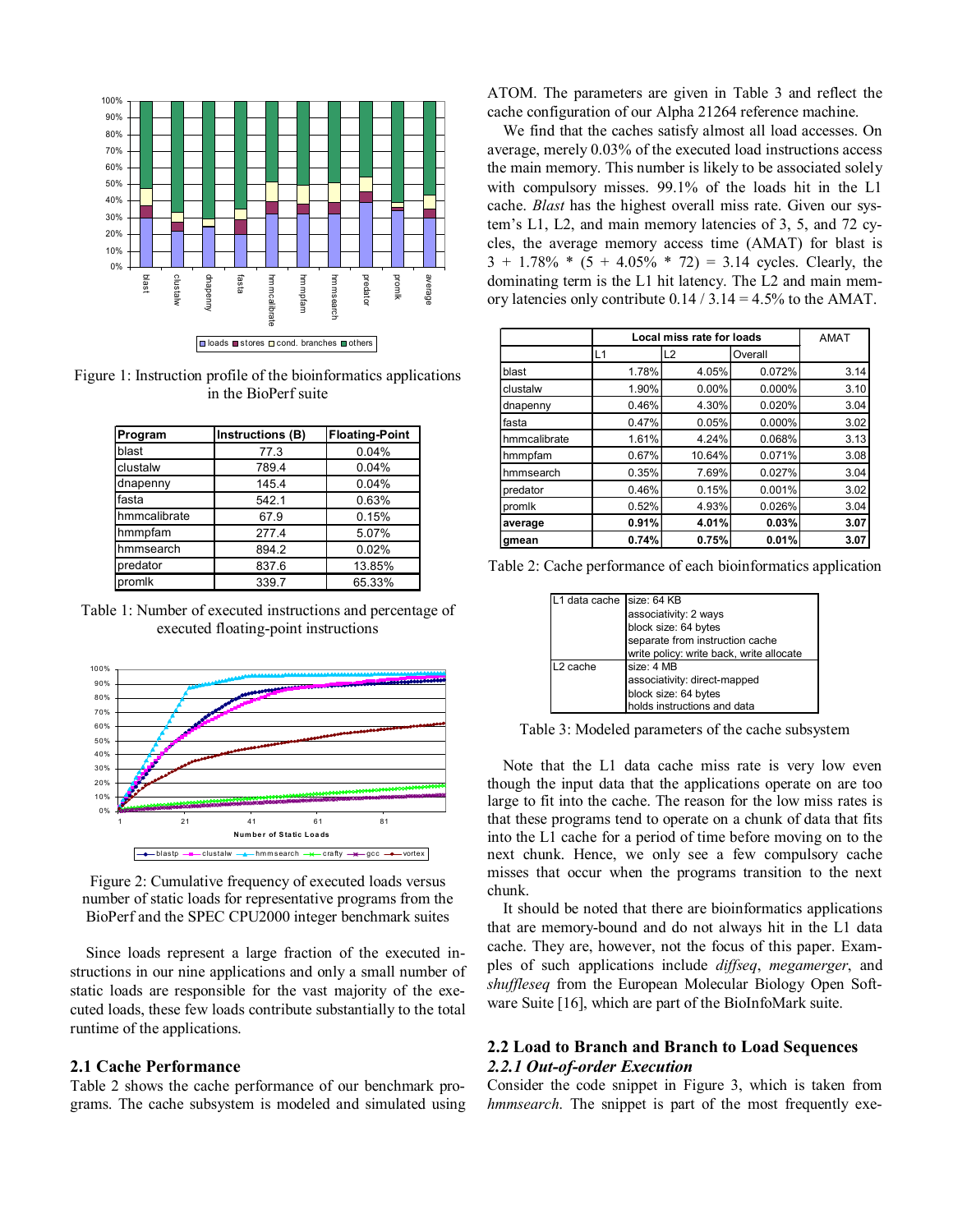cuted code section. The arrows show the load dependency chains. Although these chains are relatively short, they turn out to be problematic. The ultimate consumers are instructions that lead to control-flow decisions, which can make the corresponding conditional branches hard to predict. The most critical point is in the first basic block (BB1). Until the conditional branch in this block is resolved, the instructions beyond it can only be executed speculatively and will have to be squashed if a branch misprediction occurs.



Figure 3: Data and control dependences in a section of *hmmsearch* machine code

To simplify the discussion, suppose that all loads hit in the L1 data cache and that all load operands are ready. Furthermore, assume that the L1 hit latency is three cycles, that the branch prediction logic incorrectly predicts the execution path to be BB1, BB3, and BB5, and that the issue queue can dispatch two instructions per cycle, matching the service rate of the L1 cache sub-system.

In cycle x, the first two loads from BB1 are issued. The dynamic scheduler then detects that the first two loads in BB3 and in BB5 are independent instructions. Thus, the scheduler issues these loads in cycles  $x+1$  and  $x+2$ , respectively, to hide the latency of the loads issued in cycle x. These are speculative issues since the branch in BB1 has not yet been resolved. In cycle  $x+3$ , the load results from the first two loads in BB1 can be consumed by the add instruction from BB1. The scheduler then dispatches this non-speculative add together with the speculative third load in BB3. In cycle  $x+4$ , the compare instruction from BB1 can be issued, and the branch outcome is finally determined in cycle x+5 when the result of the compare is available. Figures 4(a) and 4(b) show the instructions in the pipeline at cycles x+4 and x+5.



Figure 4: *hmmsearch* instructions in cycle x+4 (a), x+5 (b), and x+6 when branch misprediction occurs (c)

Now, consider what happens in cycle x+6 when the branch misprediction is detected (Figure 4(c)). The speculatively issued instructions are squashed and the fetch path is corrected to BB2, BB3, and BB5. At this point, the L1 hit latency of the first two loads in BB1, which belong to a load to branch sequence, is effectively added to the branch misprediction penalty because their latency delayed the resolution of the branch and no useful instructions were executed during this delay. In addition, during the next few cycles, the CPU fetches the loads in BB3, which come after the mispredicted branch, along with their dependent instructions. Because the processor pipeline is empty after recovering from the branch misprediction, there are no independent instructions to hide the latency of the loads in BB3 at this point. In other words, their L1 hit latency is fully exposed. The loads in BB5 suffer from the same problem if the conditional branch in BB3 is mispredicted.

Code sections involving a load to branch or a branch to load sequence that is followed by load-dependent instructions occur frequently in these bioinformatics applications and often involve hard-to-predict branches. The L1 hit latency of these load instructions, thus, becomes problematic. It either increases the branch misprediction penalty or is exposed after a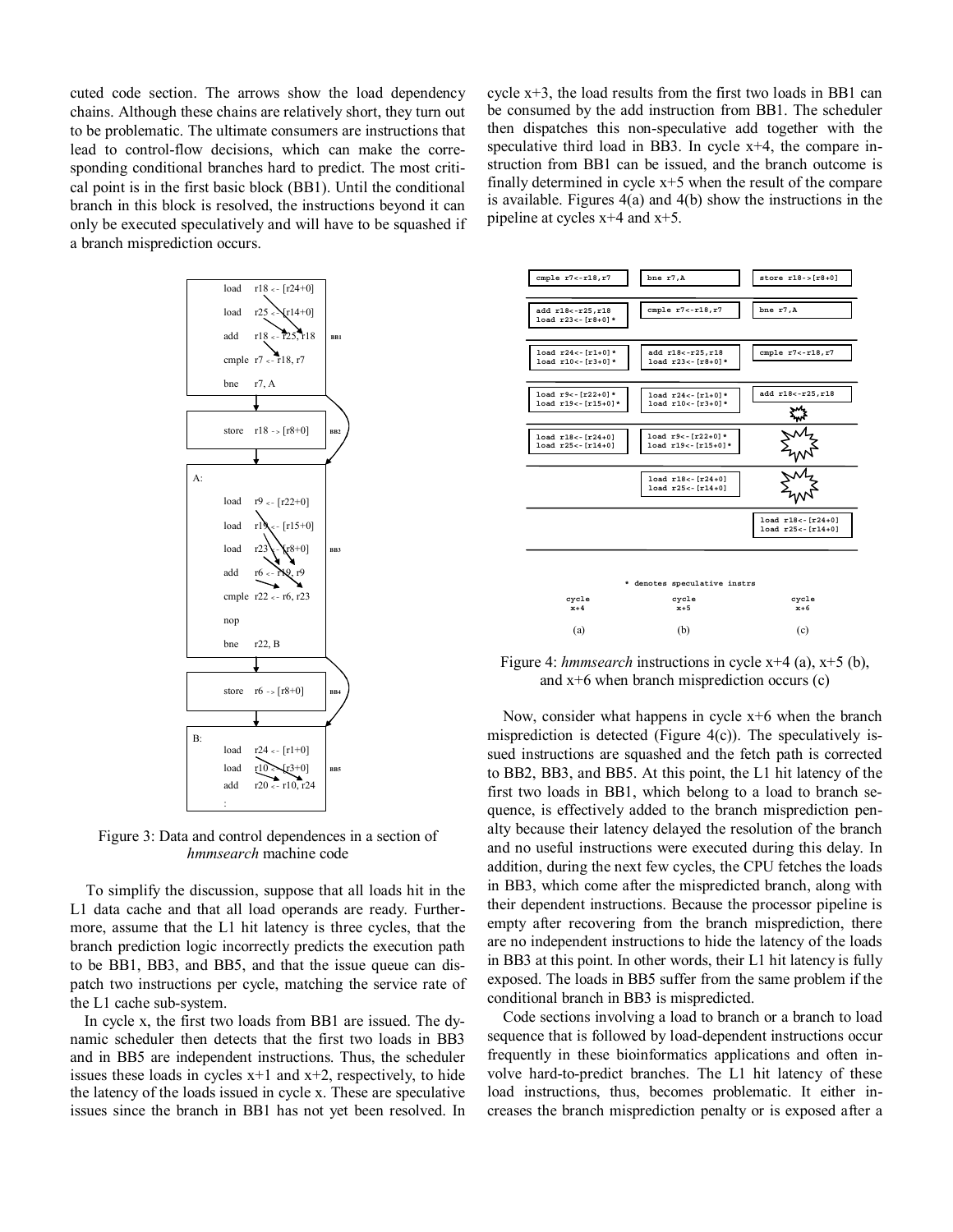branch misprediction. This can significantly increase the overall runtime, as we will show.

Table 4(a) shows how often load to branch sequences occur as a percentage of the total executed loads in the nine bioinformatics applications. It also gives the average branch misprediction rate for the branches in such sequences, which are very high. Table 4(b) indicates the percentage of the executed loads that have tight dependence chains and appear right after a branch that has a misprediction rate of 5% or higher. Note that the two load sequences are not mutually exclusive. A load dependent chain that comes after a hard-to-predict branch can also lead up to a branch instruction. We use a hybrid branch predictor [15] with an entry for each static branch (i.e., there is no aliasing) to measure the branch misprediction rate.

|              | Load to branch | Average branch<br>misprediction rate |
|--------------|----------------|--------------------------------------|
| blast        | 75.7%          | 19.9%                                |
| clustalw     | 56.2%          | 5.9%                                 |
| dnapenny     | 33.6%          | 12.1%                                |
| fasta        | 31.6%          | 17.2%                                |
| hmmcalibrate | 91.6%          | 11.2%                                |
| hmmpfam      | 92.4%          | 10.4%                                |
| hmmsearch    | 93.5%          | 9.9%                                 |
| predator     | 51.1%          | 10.5%                                |
| promlk       | 15.2%          | 6.3%                                 |

| ۰, |  |
|----|--|
|    |  |

|              | Load dependent<br>chain after hard-to-<br>predict branch |
|--------------|----------------------------------------------------------|
| blast        | 32.7%                                                    |
| clustalw     | 19.6%                                                    |
| dnapenny     | 6.7%                                                     |
| fasta        | 23.2%                                                    |
| hmmcalibrate | 56.5%                                                    |
| hmmpfam      | 57.8%                                                    |
| hmmsearch    | 60.4%                                                    |
| predator     | 21.1%                                                    |
| promlk       | 2.3%                                                     |
|              |                                                          |

Table 4: Load to branch sequences as percent of total executed loads and average misprediction rate for the following branches (a), loads after hard-to-predict branches (greater than 5% misprediction rate) as percent of total executed loads (b)

### *2.2.2 Load Hoisting with an Optimizing Compiler*

The instruction sequence in Figure 3 can be optimized. As BB1 dominates BB3 and BB5, the first two loads in BB3 and BB5 will always be executed if BB1 is executed. Because these two load pairs comprise independent instructions, they can be hoisted into BB1 (Figure  $5(a)$ ). This hoisting allows the out-of-order engine to schedule the loads from BB3 and BB5 non-speculatively to hide the latency of the original loads in BB1 as well as the latency of the hoisted loads. Thus, performing this code transformation will reveal how much the original code is slowed down due to the L1 hit latency. Note that the transformation does not change the predictability of the branch. It only changes the type of the instructions that precede and follow the branch. They are now single-cycle and/or independent instructions whose execution does not cause pipeline stalls, even after a branch misprediction recovery action.

| load  | $r18 \leftarrow [r24+0]$                               | load  | $r18 \leftarrow [r24+0]$     |
|-------|--------------------------------------------------------|-------|------------------------------|
| load  | $r25 \leftarrow [r14+0]$                               | load  | $r25 \leftarrow [r14+0]$     |
| add   | $r18 - r25, r18$                                       | load  | $r9 \leftarrow [r22+0]$      |
| cmple | $r7 - r18, r7$                                         | load  | $r19 \leftarrow [r15+0]$     |
| bne   | r7. A                                                  | load  | $r24 \leftarrow [r1+0]$      |
| store | $r18 \rightarrow [r8+0]$                               | load  | r10 <- $[r3+0]$              |
| load  | $r9 \leftarrow [r22+0]$                                | add   | $r18 - r25, r18$             |
| load  | $r19 \leftarrow [r15+0]$                               | cmple | $r7 - r18, r7$               |
| load  | $r23 \leftarrow [r8+0]$                                | bne   | r7, A                        |
| add   | $r6 \leftarrow r19, r9$                                | store | r18 -> $[r8+0]$              |
| cmple | $r22 \leftarrow r6, r23$                               | load  | r23 <- $[r8+0]$              |
| nop   |                                                        | add   | $r6 \leftarrow r19, r9$      |
| bne   | r22, B                                                 | cmple | $r22 \leftarrow r6, r23$     |
| store | $r6 \rightarrow [r8+0]$                                | nop   |                              |
| load  | $r24 \leftarrow [r1+0]$                                | bne   | r22, B                       |
| load  | r10 <- $[r3+0]$                                        | store | $r6 \rightarrow [r8+0]$      |
| add   | $r20 \leftarrow r10$ , $r24$                           | add   | $r20 \leftarrow r10$ , $r24$ |
|       | (a)                                                    |       | (b)                          |
|       |                                                        |       |                              |
|       | if $((sc = ip[k-1] + tipim[k-1]) > mc[k]) mc[k] = sc;$ |       |                              |
|       | if $((sc = dpp[k-1] + tpdm[k-1]) > mc[k]) mc[k] = sc;$ |       |                              |
|       | if $((sc = xmb + bp[k]) > mc[k]) mc[k] = sc;$          |       |                              |
|       | (c)                                                    |       |                              |
|       |                                                        |       |                              |

Figure 5: Load hoisting: original code (a), after load hoisting (b), corresponding source code (c)

Unfortunately, hoisting these loads is beyond the capabilities of most optimizing compilers (see below). The culprits are the intervening store instructions in BB2 and BB4 (highlighted in bold in Figures 5(a) and 5(b)). Hosting any load across a store requires precise static memory disambiguation information, which compilers often cannot derive. However, if we look at the source code that corresponds to this sequence of machine instructions (Figure  $5(c)$ ) and the type of the variables, it quickly becomes obvious that this load hoisting is safe. The hoisted loads correspond to xmb and the dpp, tpdm, and bp arrays that can never alias with a store to the mc array. The only load that cannot be hoisted is the third load in BB3 as it reads from the mc array.

#### **3. Source-Code Load Scheduling**

Having identified the type of instruction sequence whose L1 hit latency is difficult to hide, we performed some load scheduling at the source-code level to remove the problem. Because of the availability of semantic and context information, manually scheduling loads at this level allows us to hide the L1 hit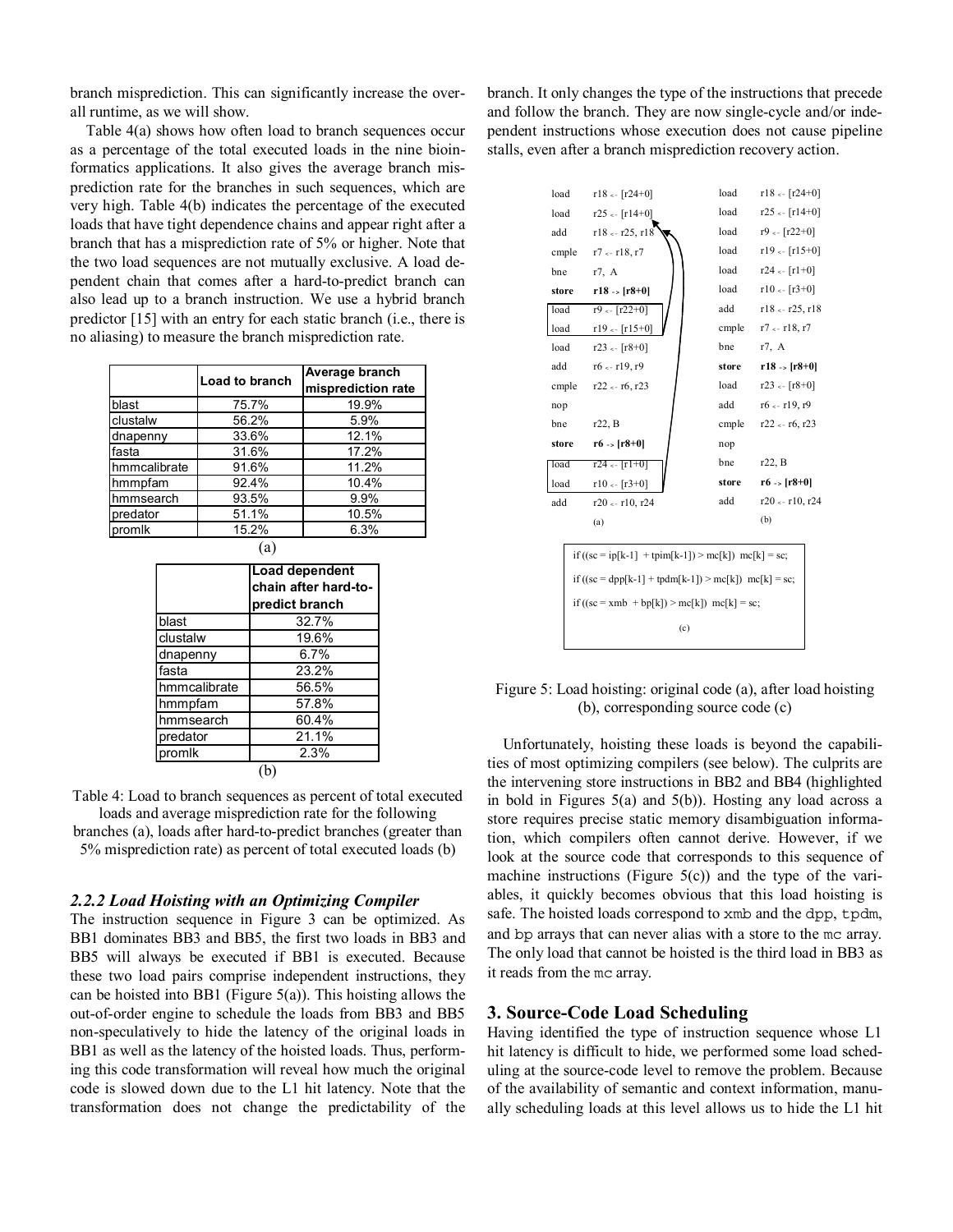latency in cases where an optimizing compiler and an out-oforder engine fail to do so. In addition, this optimization is easy to do in these applications because they only contain a few performance critical static loads (see previous section).

To identify which loads to optimize for a given application, we use ATOM to detect the two load sequences described in Section 2.2, and map the loads back to source code lines. A profile run then determines, for each sequence, the frequency of execution, the branch misprediction rate, the L1 miss rate, and information about the corresponding lines of source code. The optimization candidates are the frequently executed loads that lead to or follow branches with high misprediction rates. It should be noted, however, that we cannot always find opportunities to schedule loads in the source code. Although candidate loads may exist at the machine instruction level, there may not be enough opportunity in the source code to schedule the loads (e.g., in a tight loop). Of the nine bioinformatics applications we have studied, six are amenable to such scheduling (Section 3.3) and we will restrict our evaluation to these six applications. Although the primary purpose for this scheduling is to hide the L1 hit latency, our transformations sometimes introduce additional opportunities for optimization. The next two subsections demonstrate the load scheduling on the programs *hmmsearch* and *predator*.

| load index           | 5175              | 5177      | 5179                                                  | 5182      |
|----------------------|-------------------|-----------|-------------------------------------------------------|-----------|
| frequency            | 3.97%             | 3.97%     | 3.97%                                                 | 3.97%     |
| L1 miss rate         | 0.05%             | 0.02%     | 0.07%                                                 | 0.03%     |
| branch misprediction | 11.20%            | 28.41%    | 38.24%                                                | 0.50%     |
| in function          | P7Viterbi         | P7Viterbi | P7Viterbi                                             | P7Viterbi |
| line number          | 132               | 133       | 134                                                   | 136       |
| in file              | fast algorithms.c |           | fast algorithms.c fast algorithms.c fast algorithms.c |           |

Table 5: Profile of the frequently executed loads in *hmmsearch* 

### **3.1 Hmmsearch**

A sample profile of the most frequently executed loads in *hmmsearch* is given in Table 5. The profile points us to a section of code in the P7Viterbi function, which is replicated in Figure 6(a). This loop contains several short IF statements whose THEN paths contain a single store statement. The IF conditions are rather involved, requiring loads from at least two arrays. Each statement in boxes 1, 2, and 3 contains a chained dependence on  $mc[k]$ ,  $dc[k]$ , and  $ic[k]$ , respectively. The code in the three boxes is otherwise independent. When compiling the statements in this loop into machine code, it will contain tight dependence chains involving loads to control transfer instructions that are followed by other loads as shown in Figure 3. The profile in Table 5 points to the loads in the first four IF conditions in box1. Each load rarely misses in the L1 cache, which is expected for regular incremental array accesses. Except for the last IF statement, which is a bounds check, these IF statements have a high branch misprediction rate. Therefore, we can expect the L1 hit latency of the corresponding loads to degrade the performance of this loop as described in Section 2.2.



Figure 6: A loop in *hmmsearch*: original code (a), code after load scheduling at source level (b) and (c)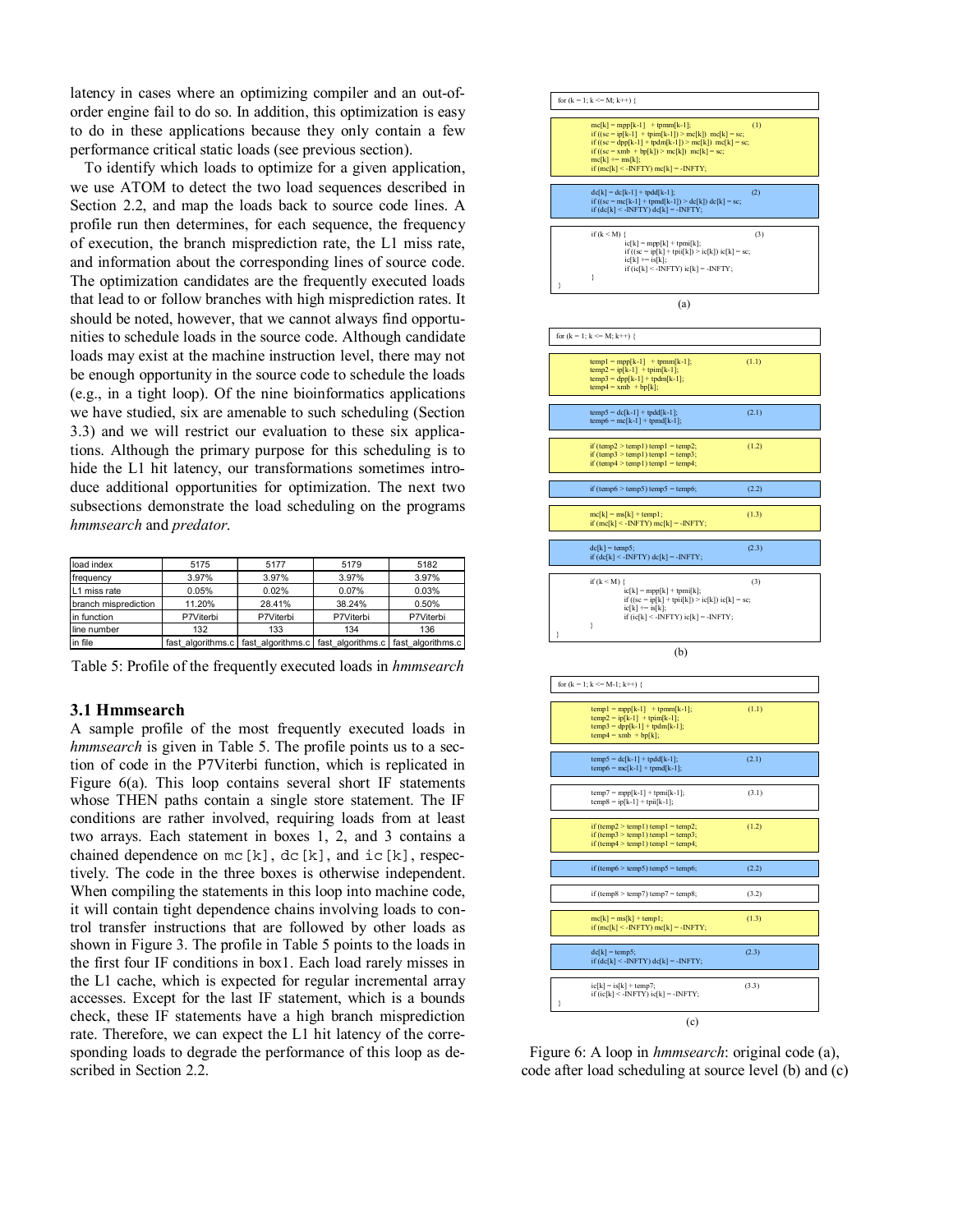

Figure 7: Generated machine code: original code (a) and after load scheduling in the source code (b)

We can hide these load latencies by manually scheduling the source code. For box 1, we observe that loading an element from arrays mpp, tpmm, ip, tpim, dpp, tpdm, and bp in each iteration can be done independently. The same is true for the elements of arrays dc, tpdd, mc, and tpmd in box 2. Therefore, we create six temporary variables to hold the results of the computations that need to be performed in the condition checks of the IF statements in boxes 1 and 2. Then, we substitute the variables for the original computations. After that, we schedule the code as shown in Figure 6(b) so that the bodies of each box are used to hide the latency of each other. Notice how the new code remedies the tight load dependence chains from the original code and enables the compiler to convert the original control flow into much faster conditional moves in boxes 1.2 and 2.2. This kind of load scheduling is hard to do for a compiler because of the store instruction in the THEN path of each IF statement. Static compiler analysis may not be able to perform the necessary memory disambiguation, thus impeding the scheduling of loads.

This loop can be further optimized. We can break the guarding IF condition in box 3 and schedule the code more, creating two additional temporary variables and using the body of box 3 for further latency hiding (Figure 6(c)). Again, the compiler will be unable to move any loads out of the guarding conditions if it cannot guarantee safety. Based on the source code,

we know that box 3 will be executed as many times as boxes 1 and 2 except for the last iteration. We can, therefore, shorten the loop count by one, duplicate the load-transformed code of boxes 1 and 2, and place the duplicate right after the loop exit.

Figure 7 compares the machine instructions of the original code with the manually transformed code. The original store instructions that appear in Figure 7(a) are not visible in Figure 7(b) as they are pushed down by the hoisted load instructions. Now, the dynamic scheduler has enough non-speculative instructions available to hide the latency of the loads. In addition, notice that the original branch instructions are transformed into faster conditional move operations (highlighted in bold in Figure 7). So, for *hmmsearch*, our source-code transformation allows the compiler to optimize the original code in two ways: it can always hide the L1 hit latency of the loads and it can eliminate the conditional branches.

| $c = k * m$                                                | $- (1)$  |
|------------------------------------------------------------|----------|
| for (tt = 1, z = row[i]; z != PAIRNULL; z = z->NEXT) - (2) |          |
| if $(z - > COL == i)$                                      | $-$ (3)  |
| $\{ \text{tt} = 0; \text{break}; \}$                       | $- (4)$  |
| if $(tt != 0)$                                             | - (5)    |
| $c = va[i];$                                               | $- (6)$  |
| if $(c \le 0)$                                             | $- (7)$  |
| $\{ c = 0; ci = i; cj = j; \}$                             | $-$ (8)  |
| else                                                       | - (9)    |
| $\{ci = pi; cj = pj; \}$                                   | $- (10)$ |
| (a)                                                        |          |
|                                                            |          |
|                                                            |          |
| $temp1 = k * m$                                            | - (1)    |

| сещр⊥ = к ^ щ;                                             | - 11     |
|------------------------------------------------------------|----------|
| $c = va[i];$                                               | $-$ (2)  |
| for (tt = 1, z = row[i]; z != PAIRNULL; z = z->NEXT) - (3) |          |
| if $(z->COL == i)$                                         | $- (4)$  |
| $\{ \text{tt} = 0; \text{break}; \}$                       | $- (5)$  |
| if $(tt == 0)$                                             | - (6)    |
| $c = temp1;$                                               | $- (7)$  |
| if $(c \le 0)$                                             | $-$ (8)  |
| $\{c = 0; ci = i; cj = j; \}$                              | - (9)    |
| else                                                       | $- (10)$ |
| $\{ci = pi; cj = pj; \}$                                   | $- (11)$ |
| (b)                                                        |          |

Figure 8: Latency hiding in *predator*: original code (a) and transformed code (b)

### **3.2 Predator**

Scheduling the loads at the source-code level does not have to be as involved as described above. Figure 8 shows the original and the transformed code of a section of the BioPerf program *predator* (from prdfali.c). In the original code (Figure 8(a)), suppose the load  $va[j]$  in line 6 hits in the L1 cache. Because of line 5, we have a situation where the load of  $va[j]$  into variable c is immediately preceded by a control-flow decision. If line 6 is frequently executed and the branch in line 5 is hard to predict, we can anticipate a situation where the L1 hit latency will be exposed after a branch misprediction and hamper performance.

The transformed code in Figure 8(b) improves this situation. It hoists the load of va[j] before the FOR loop (line 2), allowing the load to execute non-speculatively. It uses the body of the FOR loop to hide the load latency. Lines 1, 6 and 7 in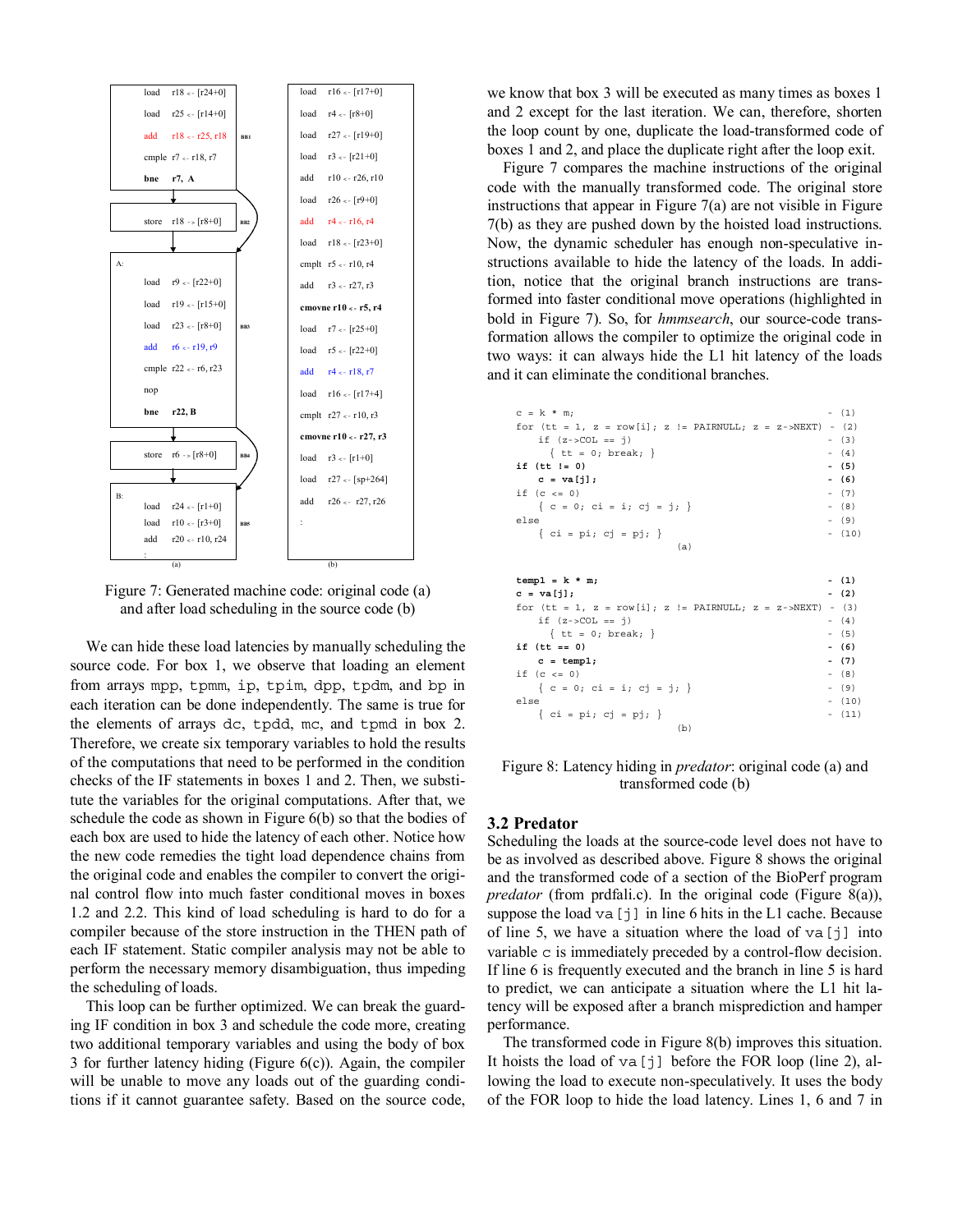$8(b)$  represent corrective measures to restore the value of  $\sigma$  to  $k*m$  in case va [j] was not supposed to be loaded.

Note that an optimizing compiler is unlikely to hoist the load in the way we propose. Even with feedback information telling the compiler that line 6 in the original code is indeed frequently executed, it would be hard to prove that variable j always contains a valid index for array va at line 1. If the compiler cannot prove that it is safe to move the load in question out of its guarding IF condition, it will not perform this optimization. However, at the source code level, we know that j is a local variable whose value is always within va's array bounds (code not shown), thus making it safe to hoist the load.

#### **3.3 Other Applications**

Besides *hmmsearch* and *predator*, we discovered similar opportunities to optimize the load scheduling in the source code of four other applications, namely *dnapenny*, *hmmpfam*, *hmmcalibrate*, and *clustalw*. Table 6 shows, for the six applications, the number of load candidates we considered and the approximate number of lines of source code involved in the load transformations. For each application, we use the fastest, most optimized version as the baseline code on which we perform the load scheduling.

|              | Static loads considered | Lines of C code involved |
|--------------|-------------------------|--------------------------|
| dnapenny     |                         | 10                       |
| hmmpfam      | 16                      | 25                       |
| hmmsearch    |                         | 30                       |
| hmmcalibrate |                         | 25                       |
| predator     |                         |                          |
| clustalw     |                         |                          |

Table 6: Number of static loads and lines of C source code involved in load transformation

# **4. Evaluation Methodology 4.1 Evaluation Platforms**

We use four evaluation platforms: Alpha 21264 - Tru64 UNIX 5.1B, PowerPC G5 - Mac OS X, Pentium 4 - Red Hat Linux, and Itanium 2 - Red Hat Enterprise Linux AS4. Details are presented in Table 7.

|                           | Alpha 21264 - Tru64 Unix   | Power PC - Mac OS X               |
|---------------------------|----------------------------|-----------------------------------|
| Datapath                  | 64 bits                    | 64 bits                           |
| Clock speed               | 833 MHz                    | 2.7 GHz                           |
| Register                  | 32 GPR, 32 FPR             | 32 GPR, 32 FPR                    |
| L1 data cache size        | 64KB 2-way set associatve  | 32 KB 2-way set associative       |
| L1 data cache hit latency | 3 to 4 cycles (Int/FP)     | 3 to 5 cycles (Int/FP)            |
| L2 cache size             | 4MB unified direct-mapped  | 512KB unified 8-way associativity |
| L2 hit latency            | 8 cycles                   | 11 to 12 cycles                   |
| OS version                | <b>OSF V5.1</b>            | Mac OS X 10.3.9                   |
|                           |                            |                                   |
|                           | Pentium 4 - Linux          | Itanium 2 - Linux                 |
| Datapath                  | 32 bits                    | 64 bits                           |
| Clock speed               | 2.0 GHz                    | $1.6$ GHz                         |
| Register                  | 8 GPR, 8 FPR               | 128 GPR, 128 FPR                  |
| L1 data cache size        | 8 KB 4-way associative     | 16 KB 4-way associative           |
| L1 data cache hit latency | 2 to 6 cycles (Int/FP)     | 1 cycle (Int)                     |
| L2 cache size             | 256 KB 8-way associativity | 256 KB 8-way associativity        |
| L2 hit latency            | 7 to 10 cycles             | 5 to 7 cycles                     |

Table 7: Information about the evaluation platforms

#### **4.2 Baseline Optimizations**

On the Alpha-Tru64 Unix platform, we compiled our benchmark programs with the DEC-Alpha C compiler V6.5-003 with the "-O3" optimization flag except for *clustalw*, which performs better with "-O4". "-O3" instructs the compiler to perform global common subexpression elimination, global code motion, strength reduction, test replacement, split lifetime analysis, global code scheduling, global inlining, loop unrolling, branch elimination, etc. The "-O4" flag adds software pipelining, loop vectorization, and more aggressive insertion of NOP instructions to improve scheduling.

On the PowerPC-Mac OS X and the Intel-Linux platform, we use the GNU C compiler (gcc) version 3.3.3 with the "-O3" optimization flag to compile the applications. It performs optimizations such as speculative motion of load instructions, interblock scheduling, basic block reordering, strength reduction, global common subexpression elimination, inlining, alignment of loops, functions, jumps, and labels.

On the Itanium-Linux platform, we use the Intel C compiler version 9.0 with the "-O3" optimization flag to compile the applications. The optimizations performed are similar to those of gcc.

In addition to the optimizations listed above, we also use feedback-directed optimization. On all four platforms, the smallest input sets are used to generate the feedback information. With feedback-directed optimization, we are able to improve the average runtime of our baseline codes by 8%, 4%, 2%, and 2% on the Alpha, Power PC, Pentium, and Itanium platforms, respectively.

### **5. Evaluation Results**

#### **5.1 Performance with Large Input Sets**

This section evaluates the load-transformed version of the applications when run with large input sets, which correspond to the class-C input instances and databases in the BioPerf suite. For *hmmsearch*, BioPerf only provides small and medium input sets, so we used the large inputs for this program from the BioInfoMark suite. All load-transformed codes are subject to the same optimizations (including feedback-directed optimization) as the baseline codes (see previous section). All timing measurements refer to the sum of the user and the system time as reported by the UNIX shell's *time* command.

Table 8 lists the absolute runtime in seconds for the original and the load-transformed code of the six bioinformatics applications on our four evaluation platforms. We could not get *dnapenny* to compile on the Itanium platform. We note that the absolute runtimes range from minutes (*hmmcalibrate*) to over an hour (*clustalw*). The corresponding load-transformed code speedup, including the harmonic mean, is shown in Figure 9.

We find that our source-code modifications provide greater performance benefits on the Alpha and the Power PC than on the Pentium 4. There are two reasons for this behavior. First, the L1 data cache hit latency for integer loads is greater in the Alpha and Power PC (3 cycles) than in the Pentium 4 (2 cycles). Second, our manual scheduling introduces additional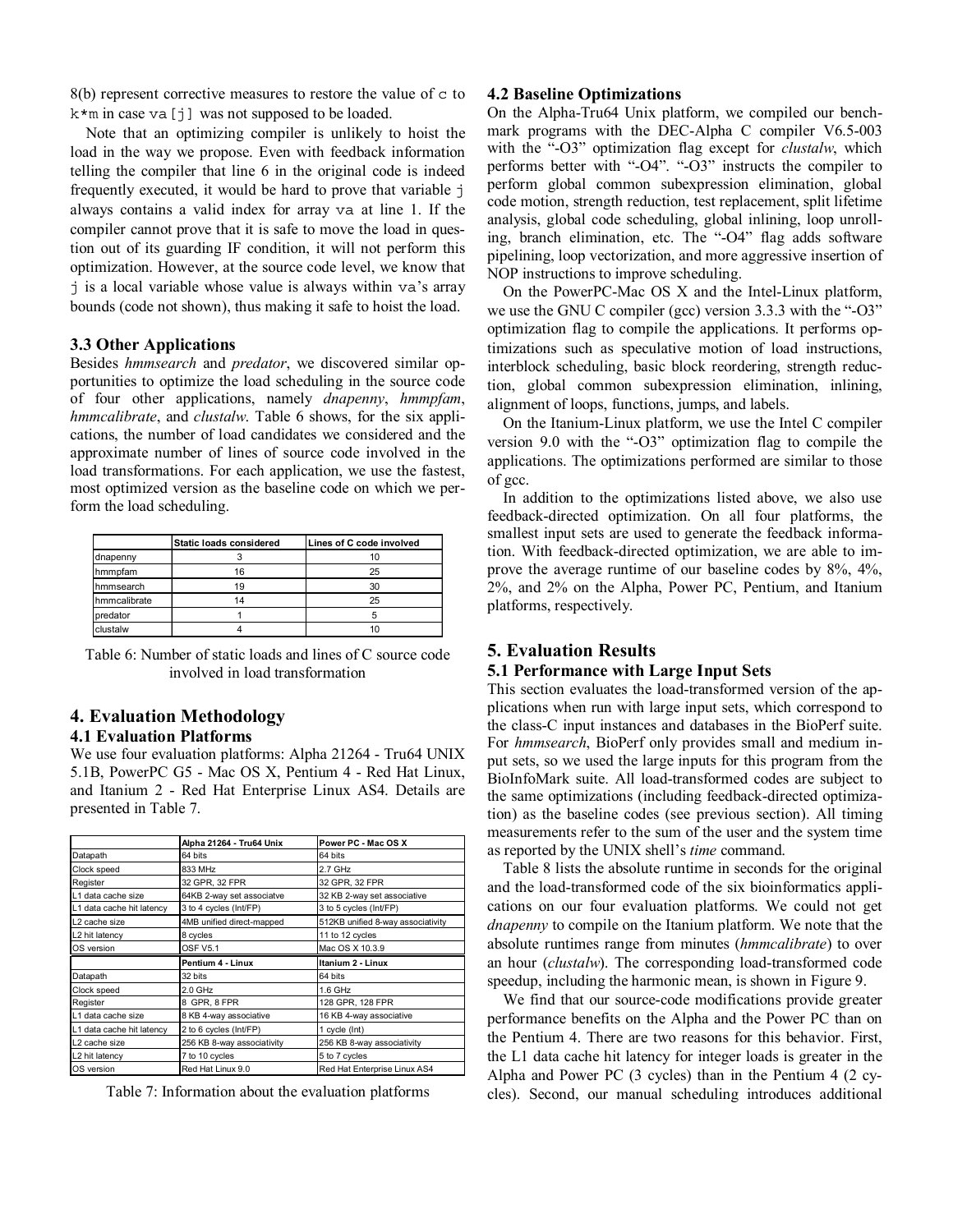variables, which increase the register pressure. For example, compare the sequence of machine instructions of the original and the load-transformed code for *hmmsearch* in Figure 7. Up to the first conditional branch in BB1 in Figure 7(a), there are only three registers defined. Whereas up to the corresponding conditional move instruction in Figure 7(b) there are seven registers defined. This can cause register spills in a registerscarce architecture such as the Pentium 4 (only eight logical registers), which diminishes the benefit of our scheduling. Overall, on the large input sets, the load-transformed programs achieve a harmonic mean speedup of 25.4%, 15.1%, and 4.3% on the Alpha, the Power PC, and the Pentium 4 machines, respectively.

|              |                  | Alpha  | Power PC | Pentium 4 | Itanium |
|--------------|------------------|--------|----------|-----------|---------|
| dnapenny     | original         | 86.3   | 61.7     | 84.5      | n.a.    |
|              | load-transformed | 82.7   | 56.3     | 84.5      | n.a.    |
| hmmpfam      | original         | 2415.8 | 825.1    | 1314.0    | 922.6   |
|              | load-transformed | 2025.2 | 738.7    | 1229.2    | 892.5   |
| hmmsearch    | original         | 2461.8 | 1387.2   | 1268.5    | 628.4   |
|              | load-transformed | 1280.9 | 1089.9   | 1139.5    | 490.8   |
| hmmcalibrate | original         | 63.3   | 34.4     | 45.6      | 15.4    |
|              | load-transformed | 37.7   | 26.0     | 43.3      | 11.9    |
| predator     | original         | 673.7  | 269.8    | 389.2     | 344.2   |
|              | load-transformed | 647.6  | 266.2    | 385.6     | 325.6   |
| clustalw     | original         | 3692.5 | 1887.8   | 1612.4    | 1142.4  |
|              | load-transformed | 3367.3 | 1657.1   | 1580.4    | 1105.6  |

Table 8: Absolute runtime in seconds with the large input sets



Figure 9: Speedup of load-transformed code over the original code and harmonic mean speedup

On the Itanium, which, unlike the other three platforms, is an in-order machine, we also see substantial speedups on the six bioinformatics applications with our transformed code. Note that the Itanium has only a single cycle L1 cache hit latency and supports speculative and advanced loads in software, which should allow the compiler to perform load scheduling the way we propose even without perfect disambiguation information. Nevertheless, we observe quite a significant speedup on this platform. The reason is that our scheduling expands the basic block length and allows more independent instructions to be issued together in a cycle. There is no speculative element involved. To move loads past a branch on the Itanium, the compiler has to use control speculation, which necessitates putting recovery code in place in case of a misspeculation. Since the branches in question are hard to predict, the recovery code is executed quite often, which degrades performance in the baseline case. Note, however, that using the restrict keyword to indicate that the variables (arrays) in question are non-overlapping allows the compiler to turn these speculative loads into non-speculative loads. As a result, the baseline code with restricts and our load-transformed code perform similarly. The restrict keyword does not help on the other three platforms we evaluated.

## **6. Related Work**

Li et al. [14] characterize the bioinformatics applications in the BioInfoMark suite on an Intel Pentium 4 machine. For the same applications with the same input sets, the Pentium 4 load characteristics are quite similar to those of the Alpha (Section 2.1 and 2.2). Their work also covers other characteristics beyond what we focus on in this paper.

Golden and Mudge [8] recognize that the data-cache hit latency can adversely affect the performance of a five-stage inorder pipeline machine and propose a hardware structure called Load Target Buffer (LTB) to hide the cache hit latency. However, even with a large LTB, the resulting performance improvement is only moderate. Austin and Sohi [2] propose the idea of zero-cycle loads through a combination of instruction predecoding, base register caching, and fast address calculation. Those mechanisms can tolerate the load latency in an inorder issue machine well, but do not see much benefit in an out-of-order issue machine. Calder and Reinman [5] survey speculative techniques for hiding the load latency, namely dependence prediction, address prediction, value prediction, and memory renaming. They then propose a load speculation chooser, which outperforms any one of the surveyed techniques in isolation.

We scheduled load instructions at the source code level to hide the L1 latency. At the machine instruction level, the subject of scheduling load instructions has been studied extensively. Global instruction scheduling [4], [6] allows loads to be moved across basic block boundaries. Hardnett et al. [9] propose a load scheduling algorithm for VLIW machines. To be able to move a load safely past a store, memory disambiguation must be performed to ensure that there is no dependence between the load-store pair. This can be done purely in software with static compiler analysis or with software-only dynamic disambiguation where the compiler inserts disambiguation code in the instruction stream [15]. Yoaz et al. [18] propose a speculative hardware-assisted technique to handle memory disambiguation. IA-64 [7] provides hardware-assisted data and control speculation mechanisms that allow loads to be safely moved past stores and branches.